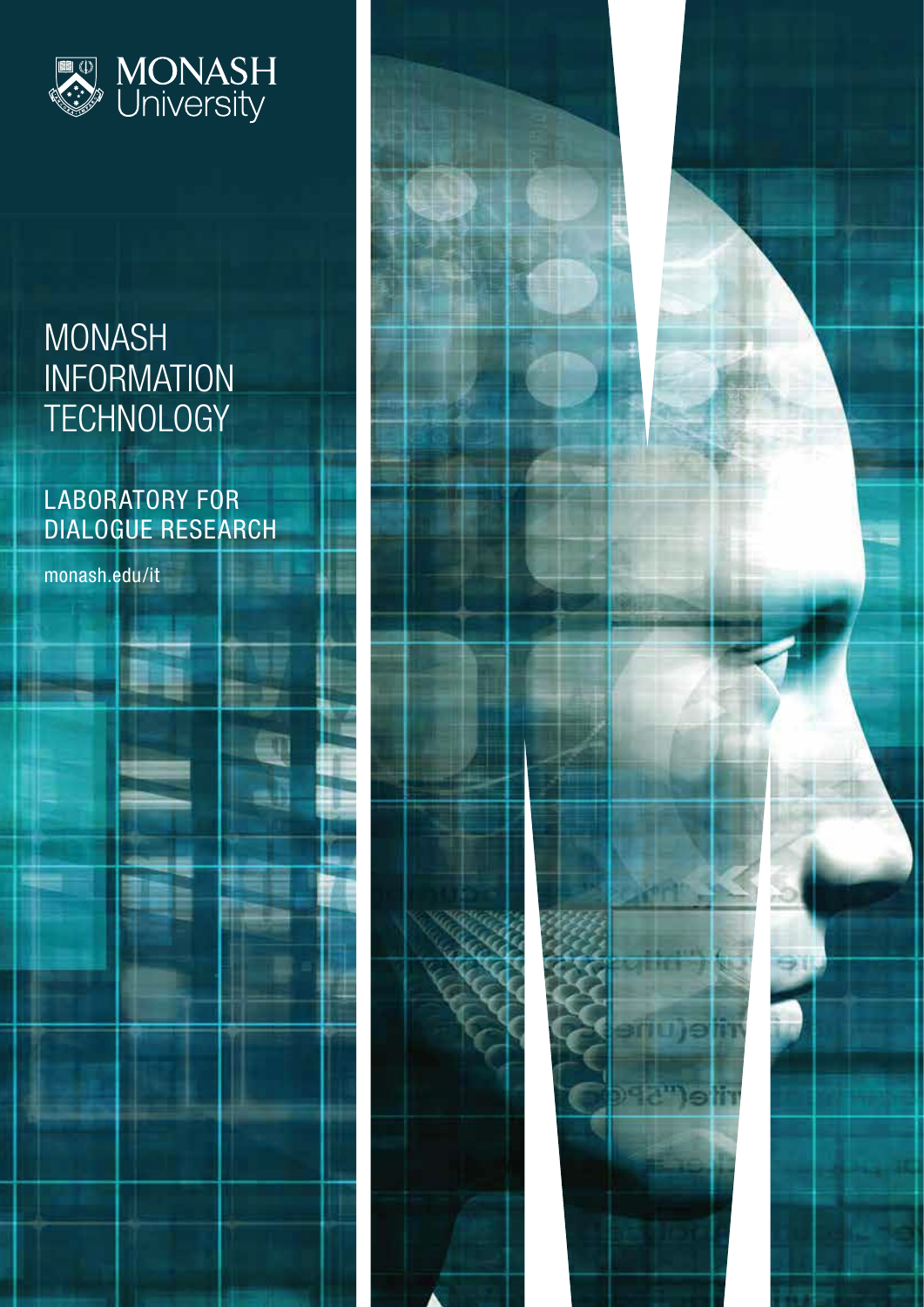# LABORATORY FOR DIALOGUE RESEARCH

# MULTIPLE OPENINGS

#### FACULTY (ALL LEVELS), POSTDOCS, PHD STUDENTS

The Faculty of Information Technology (*monash.edu/it*) at Monash University in Melbourne Australia is establishing a new research group, The Laboratory for Dialogue Research led by Professor Phil Cohen, with openings for exceptionally accomplished, creative, and energetic faculty (all levels), postdocs, and PhD students. Selected candidates will have the opportunity to join a rapidly growing Faculty of Information Technology.

For more information on the Faculty of IT's main research areas and vigorous recruitment plans to add 50 new faculty, see *monash.edu/it/about-us/recruiting-exceptional-academics*.

This announcement represents one area of expansion.

#### LABORATORY FOR DIALOGUE RESEARCH (LDR)

Although the topic of dialogue has been studied in NLP for decades, only recently have the prerequisite speech recognition and natural language processing technologies been sufficiently accurate to enable dialogue systems to succeed. As a result, there is now tremendous interest from a wide variety of commercial and government organizations in AI assistants with dialogue capabilities. Yet the dialogue management component is the least well understood.

We view dialogue as a special case of collaboration, so human-machine dialogue will be treated as a specialization of human-AI collaboration. LDR will engage in research to design, build, and evaluate state-of-the-art dialogue systems based on a variety of AI technologies such as Natural Language Processing (semantic parsing, generation), Machine Learning (deep learning, reinforcement learning, Bayesian networks, etc.), Multi-Agent Systems (planning, plan recognition, collaboration), and Multimodal Interaction (fusion of spoken language, vision, gesture), etc. No one technology will suffice, so LDR will investigate intelligent hybrid architectures. We are interested in applying dialogue technology to many areas, such as digital assistants, human-robot interaction, digital healthcare, customer service, Internet of Things, automotive human machine interaction, etc. We are also very interested in studying human-human dialogues, such as in meetings, where computers can provide support.

The LDR has close partnerships with Monash's new HCI Group, its renowned Centre for Data Science, the Engineering School, and with numerous universities in Australia and worldwide. Importantly, we plan to engage with interested industry, philanthropic, and government partners on problem, data, and tool selection and development of scalable approaches. LDR's Director is Prof. Phil Cohen, a AAAI Fellow and internationally known pioneer in natural language dialogue, multiagent systems, and multimodal interaction. The project that ultimately became Siri™ started in his laboratory at SRI International in 1993.

#### FACULTY/POSTDOCS/ PHD STUDENTS

| Faculty/Postdocs/PhD students are sought in the areas of: |
|-----------------------------------------------------------|
| 1) Natural Language Processing,                           |
| 2) Dialogue Management,                                   |
| 3) Planning, Plan recognition, Collaboration,             |
| 4) Reasoning,                                             |
| 5) Machine Learning,                                      |
| 6) Multimodal Interaction                                 |

#### FACULTY APPLICANT REQUIREMENTS

Interested applicants should have a PhD in computer science, computer/electrical engineering, information sciences, cognitive or linguistic sciences, or related field, and for faculty, several years of post-PhD research or work experience. All candidates must have a strong publication record in top conferences and journals, excellent teamwork and communication/writing skills, and teaching/mentoring experience. Evidence of grants and industry partnerships is preferred.

#### POSITION AND COMPENSATION

All faculty positions are full-time for 12 months a year, with competitive salary and benefits (see: **http://adm.** *monash.edu.au/enterprise-agreements/academicprofessional-2014/s1-academic-salary-rates.html*), including 17% superannuation retirement fund contribution, health insurance options, relocation allowance, and generous start-up package with reduced teaching. The academic year begins in late Feb., with semester 2 starting late July, but start date is negotiable.

### POSTDOCS REQUIREMENTS

PhD in computer science (especially AI) engineering, information sciences, cognitive or linguistic sciences, or related field; Training in natural language processing (semantic parsing, generation, dialogue), multiagent systems (planning, plan recognition), reasoning, machine learning (deep learning, reinforcement learning); Strong interpersonal, teamwork, communication and writing skills, system development experience. Prefer candidate with 2-3 years post-PhD research or work experience, though exceptional new PhDs are most welcome to apply.

#### POSITION & COMPENSATION

Postdoc positions are full-time for 3 years, with competitive salary (Academic level A-B and benefits, including 17% superannuation retirement contribution, health insurance options, relocation, and seed funds for equipment and travel. Start date is negotiable.

Required application materials for Faculty and Postdocs include: 1) cover letter (indicating application area 1-6 above, planned research for the near future, and date of availability); 2) current CV with publication list, research and (for faculty) teaching interests, and 3-5 references with email/phone contact;

#### TO APPLY FOR FACULTY/POSTDOC POSITIONS

3) three representative publications. Monash has a Women in IT Program, and participates in the Athena Swan Charter to enhance gender equality in STEM disciplines. We especially welcome talented female, minority, and international applicants.

For further information,or submission instructions, email Professor Phil Cohen (with "Faculty/Postdoc Application" in header) at: *philip.cohen@monash.edu.*

# PHD STUDENTS

#### SCHOLARSHIP SUPPORT

The funded PhD positions are for full-time study at the Monash Caufield campus in Melbourne, to begin during the 2019 academic year. They include a living allowance stipend (non-taxable \$27,353 pa 2019 rate), tuition scholarship and Overseas Student Health Coverage for international students.

Full-time Monash Graduate Scholarships for PhD students are for 3 to 3.5 years. PhD students may be eligible for other Monash scholarships, or for supplements for data collection, publications, and conference travel.

#### FOR FURTHER INFORMATION:

See *monash.edu/it/our-research/graduate-research* or email Prof. Phil Cohen (with "PhD Student Application" in header) at: *philip.cohen@monash.edu*.

To be competitive for a scholarship, applicants should have first-class honors (H1), or the equivalent grade of 80% or above. Research experience and publications also are considered.

## MONASH UNIVERSITY

Monash University is Australia's largest university, a Group of Eight university, and ranks in the top 60 universities worldwide, with Computer and Information Systems rated in the top 70 (QS World University rankings 2018). In addition to growing rapidly in human-centered computing, software, and cyber-security, it includes data science and machine learning, artificial intelligence and robotics, computational biology, social computing, creative technologies and digital humanities, and basic areas of computer science. MELBOURNE AREA

Melbourne recently has been rated the #1 city worldwide for quality of life (see Economist & Guardian, *economist. com/blogs/graphicdetail/2016/08/daily-chart-14* and *theguardian.com/australia-news/2016/aug/18/ melbourne-wins-worlds-most-liveable-city-award*sixth-year-in-a-row), with excellent education, healthcare, infrastructure, low crime, and exceptional cuisine, cultural activities, and creative design. The regional area is renowned for its dramatic coastline, extensive parks, exotic wildlife, and Yarra Valley wine region.